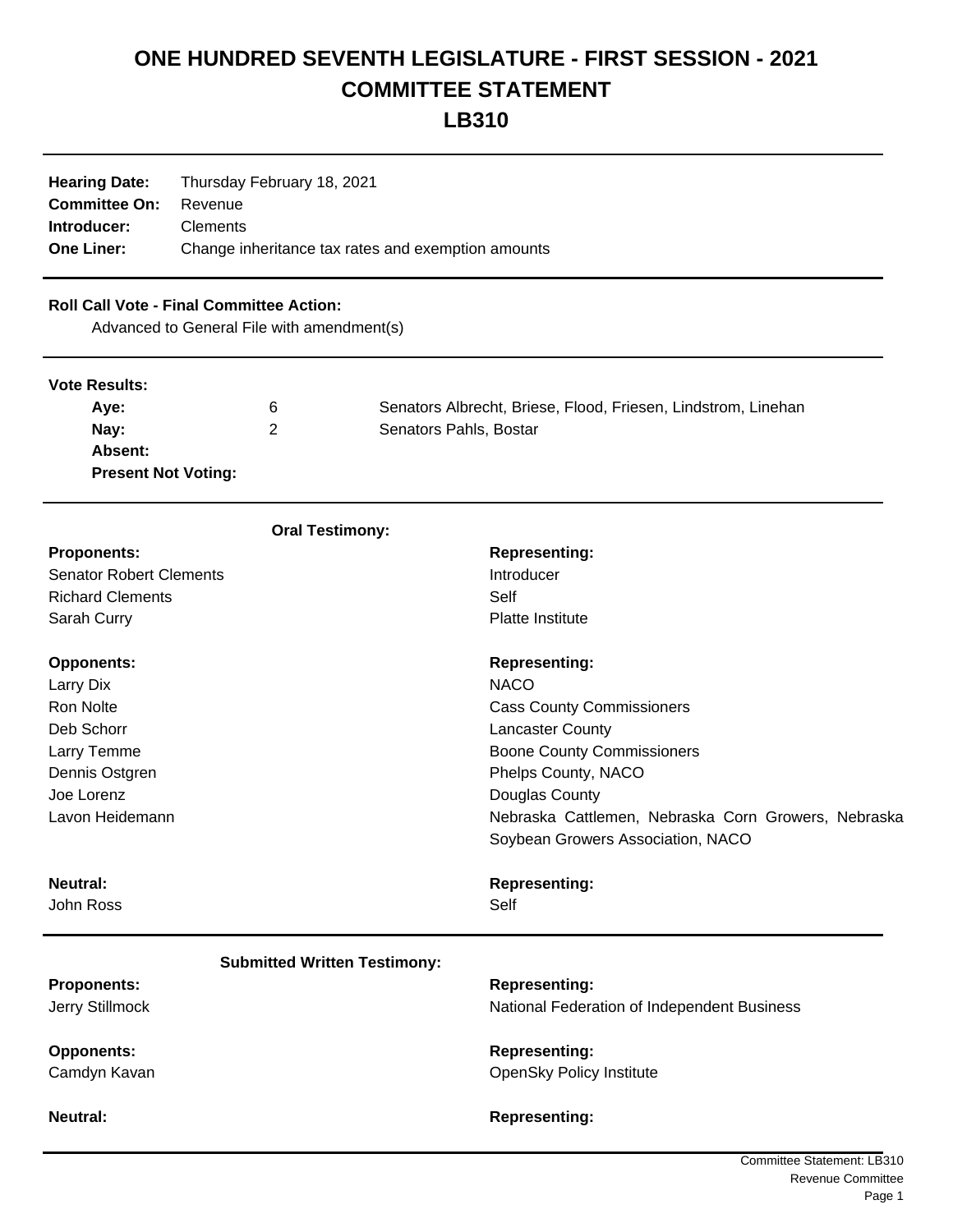## **Summary of purpose and/or changes:**

LB310 will make changes to the exemption amounts and Inheritance Tax Rates. The tax rate in all the Tables applies to the clear market value of the property in excess of the Exemption Amount.

Table 1. Current Structure of Inheritance Tax

Relation to Deceased: Immediate relatives & siblings, Beneficiary Class: 1, Tax Rate: 1%, Exemption Amount: \$40,000 Relation to Deceased: Remote relatives, Beneficiary Class: 2, Tax Rate: 13%, Exemption Amount: \$15,000 Relation to Deceased: Non-relatives, Beneficiary Class: 3, Tax Rate: 18%, Exemption Amount: \$10,000

This bill proposes to maintain the current structure of the Inheritance Tax found in Table 1 above for decedents dying prior to January 1, 2022.

Table 2 shows the proposed changes to the Inheritance Tax for decedents dying during calendar year 2022.

Table 2. Structure of Inheritance Tax for Decedents Dying During Calendar Year 2022

Relation to Deceased: Immediate relatives & siblings, Beneficiary Class: 1, Tax Rate: 1%, Exemption Amount: \$150,000 Relation to Deceased: Remote relatives, Beneficiary Class: 2, Tax Rate: 11%, Exemption Amount: \$60,000 Relation to Deceased: Non-relatives, Beneficiary Class: 3, Tax Rate: 15%, Exemption Amount: \$40,000

The proposed structure for the Inheritance Tax for decedents dying during calendar year 2023 is shown in Table 3.

Table 3. Structure of Inheritance Tax for Decedents Dying During Calendar Year 2023

Relation to Deceased: Immediate relatives & siblings, Beneficiary Class: 1, Tax Rate: 0.75%, Exemption Amount: \$150,000 Relation to Deceased: Remote relatives, Beneficiary Class: 2, Tax Rate: 9%, Exemption Amount: \$62,500 Relation to Deceased: Non-relatives, Beneficiary Class: 3, Tax Rate: 12%, Exemption Amount: \$42,500

Table 4 shows the proposed structure for the Inheritance Tax for decedents dying during calendar 2024.

Table 4. Structure of Inheritance Tax for Decedents Dying During Calendar Year 2024

Relation to Deceased: Immediate relatives & siblings, Beneficiary Class: 1, Tax Rate: 0.5%, Exemption Amount: \$160,000 Relation to Deceased: Remote relatives, Beneficiary Class: 2, Tax Rate: 6%, Exemption Amount: \$65,000 Relation to Deceased: Non-relatives, Beneficiary Class: 3, Tax Rate: 9%, Exemption Amount: \$45,000

For subsequent years, the Tax Rate will remain the same as shown in Table 4. The Exemption Amount will increase by \$5,000 for Class 1 Beneficiaries; \$2,500 for Class 2 and Class 3 Beneficiaries.

For any calendar year, if any interest in property which may be valued at a sum less than or equal to the Exemption Amount will not be subject to tax.

## **Explanation of amendments:**

The amendment does the following:

-The amendment changes the exemption amount and the rate of taxation under the inheritance tax.

-The changes apply for decedents dying on or after January 1st, 2022. For class one beneficiaries the exemption amount is increased from \$40,000 to \$100,000 and the rate remains at 1%. For class two beneficiaries the exemption amount is